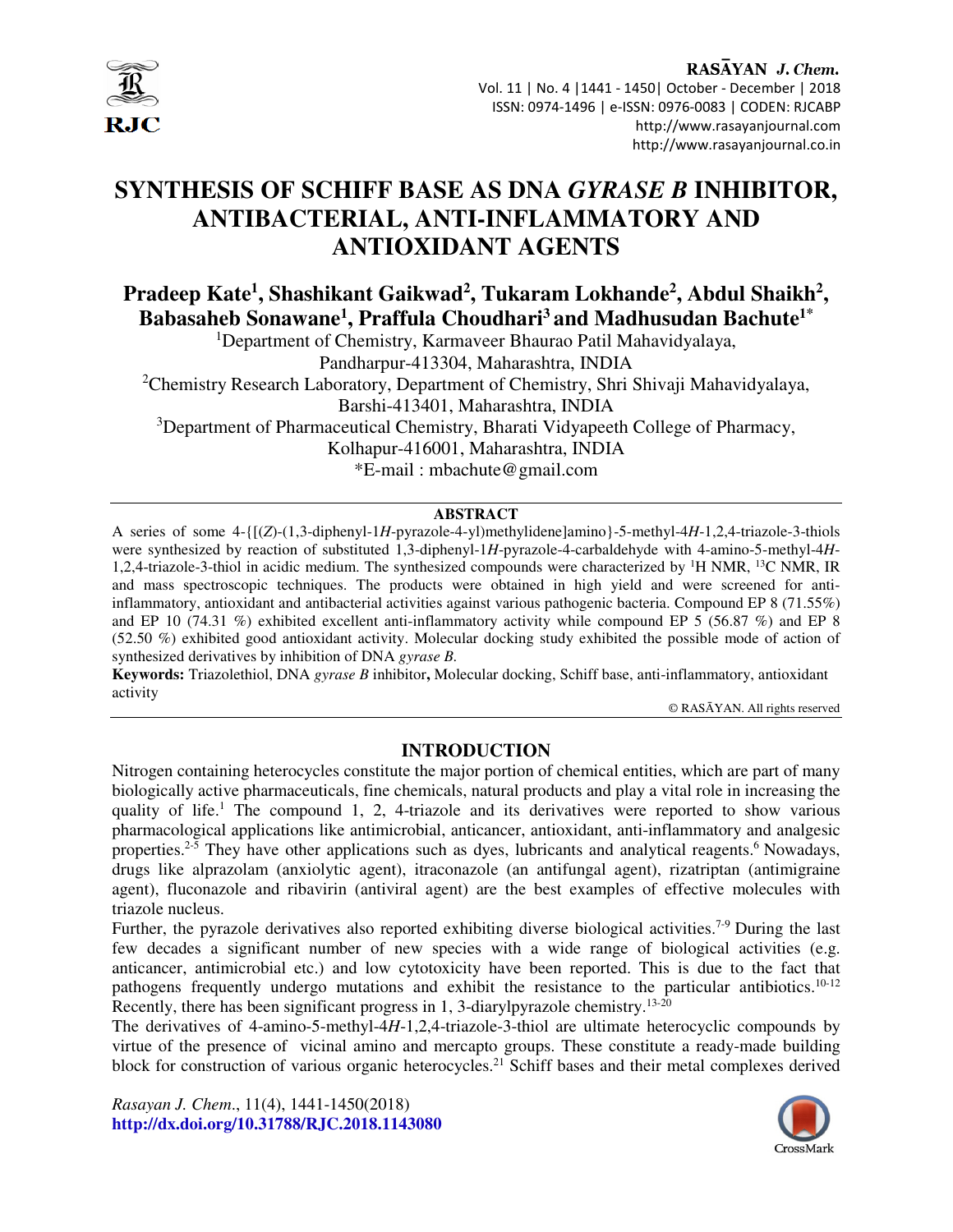from 3-substituted-4-amino-5-mercapto-1, 2, 4-triazoles exhibit remarkable anti-breast cancer, antiinflammatory, analgesic, antidepressant, antimicrobial activities<sup>22, 23</sup> and they are useful analytical reagents $24-27$ .

In view of medicinal and biological properties of 3-substituted-4-amino-5-mercapto-1, 2, 4-triazoles, substituted pyrazoles; we thought that the combination of these moieties would result in enhanced biological activities. There is no report on condensation of 1, 3-diphenyl-1*H*-pyrazole-4-carbaldehyde with 4-amino-5-methyl-4*H*-1, 2, 4-triazole-3-thiols to form Schiff bases using methanol and acetic acid.

In the present article, we report the synthesis of a series of biologically active Schiff bases achieved through condensation of 3-substituted-4-amino-5-mercapto-1, 2, 4-triazole with substituted 1, 3-diphenyl-1*H*-pyrazole-4-carbaldehydes. The synthesized Schiff bases were characterized by different spectral techniques. The modes of active binding sites for biological activities were studied by molecular docking.

# **EXPERIMENTAL**

#### **Materials and Reagents**

All the chemicals were purchased from a commercial supplier, Research Lab Chemicals, Mumbai. Substituted acetophenones (99 % pure, LR grade), methanol and DMF (Merck, 99 %) were used without further purification. Phenyl hydrazine and hydrazine hydrate (Sigma Aldrich, 98%) were used after distillation. Precoated silica aluminium plates of Merck were used for TLC.

## **Characterization**

 Melting points of synthesized compounds were taken by open tube capillary method and are uncorrected. The <sup>1</sup>H NMR spectra were recorded on a Bruker 400 MHz spectrophotometer using tetramethylsilane (TMS) as an internal standard. The IR spectra were recorded on Thermo Fisher IR instrument by ATR technique. The mass spectra were recorded on Thermo Scientific Q-Exactive, Accela 1250 pump. The completion of reaction and purity of the synthesized compounds were checked by TLC using a proper proportion of petroleum ether and ethyl acetate as solvent.

## **General Procedure for Synthesis of Schiff Bases (EP 1- EP 10)**

1, 3-diphenyl-1*H*-pyrazole-4-carbaldehydes (1) were synthesized from 1-phenylethane-1-one using literature procedure<sup>28</sup>. 4-Amino-5-methyl-4*H*-1, 2, 4-triazole-3-thiol (2) was synthesized from hydrazine hydrate, carbon disulphide and acetic acid<sup>29</sup>. 1,3-diphenyl-1H-pyrazole-4-carbaldehyde (1 mmol) and 4amino-5-methyl-4*H*-1, 2, 4-triazole-3-thiol (1 mmol) were condensed by refluxing them for 3-4 h in methanol (20 mL) in the presence of acetic acid (Scheme-1). The reaction was monitored by TLC (PE:EA-3:1). After completion of the reaction, the mixture was poured on crushed ice. The solid product separated out was recrystallized from ethanol. The physical data is represented in Table-2.

#### **Spectroscopic Data of Synthesized Compounds**

## **5-methyl-4-[(Z)-{[3-(4-nitrophenyl)-1-phenyl-1H-pyrazol-4yl]methylidene}amino]-4H-1,2,4 triazole-3-thiol (3)**

*(EP 1, C*<sub>19</sub>H<sub>15</sub>N<sub>7</sub>O<sub>2</sub>S*).*m.p.:259-260 °C; IR (cm<sup>-1</sup>): 3043 (C-H str.), 1618 (CH=N str.), 1027 (C–S str.), 845 (Ar–H str.), 1340 (-NO<sub>2</sub>), 2746 (-SH); <sup>1</sup>H NMR (DMSO-d<sub>6</sub>, 400 MHz): δ= 2.3 (s, 3H,CH<sub>3</sub>),7.7-7.8 (m, 5H, Ar–H), 7.3-7.5 (m, 4H, Ar–H), 10.2 (s, 1H,N=CH), 8.8 (s,1H of pyrazole), 13.5 (s, 1H, SH); <sup>13</sup>C NMR (100 MHz, DMSO): 11.1, 115.4, 119.4, 123.0, 127.7, 128.6, 129.6, 130.3, 130.8, 131.7, 139.1, 148.5, 152.5, 155.1, 161.4; HRMS m/z (M+H)<sup>+</sup>: 405.4; found 406.1.

## **4-[(Z)-{[3-(4-Bromophenyl)-1-phenyl-1H-pyrazol-4yl]methylidene}amino]-5-methyl-4H-1,2,4 triazole-3-thiol**

*(EP 2, C*<sub>19</sub>H<sub>15</sub>BrN<sub>6</sub>S), m.p.: 242-244 °C; IR ( cm<sup>-1</sup>): 3102(C-H str.), 1608 (CH=N str.), 1007 (C–S str.), 755 (Ar–H str.); <sup>1</sup>H NMR (DMSO-d6, 400 MHz): δ 2.3 (s, 3H,CH3),7.7-7.8 (m, 5H, Ar–H), 7.3-7.5 (m, 4H, Ar–H), 10.2 (s, 1H,N=CH), 8.7 (s,1H of pyrazole), 13.5 (s, 1H, SH); <sup>13</sup>C NMR (100 MHz, DMSO): 11.1, 115.4, 119.4, 123.0, 127.7, 128.6, 129.6, 130.3, 130.8, 131.7, 139.1, 148.5, 152.5, 155.1, 161.4; HRMS m/z  $(M+H)^+$ : 439.3; found 441.0.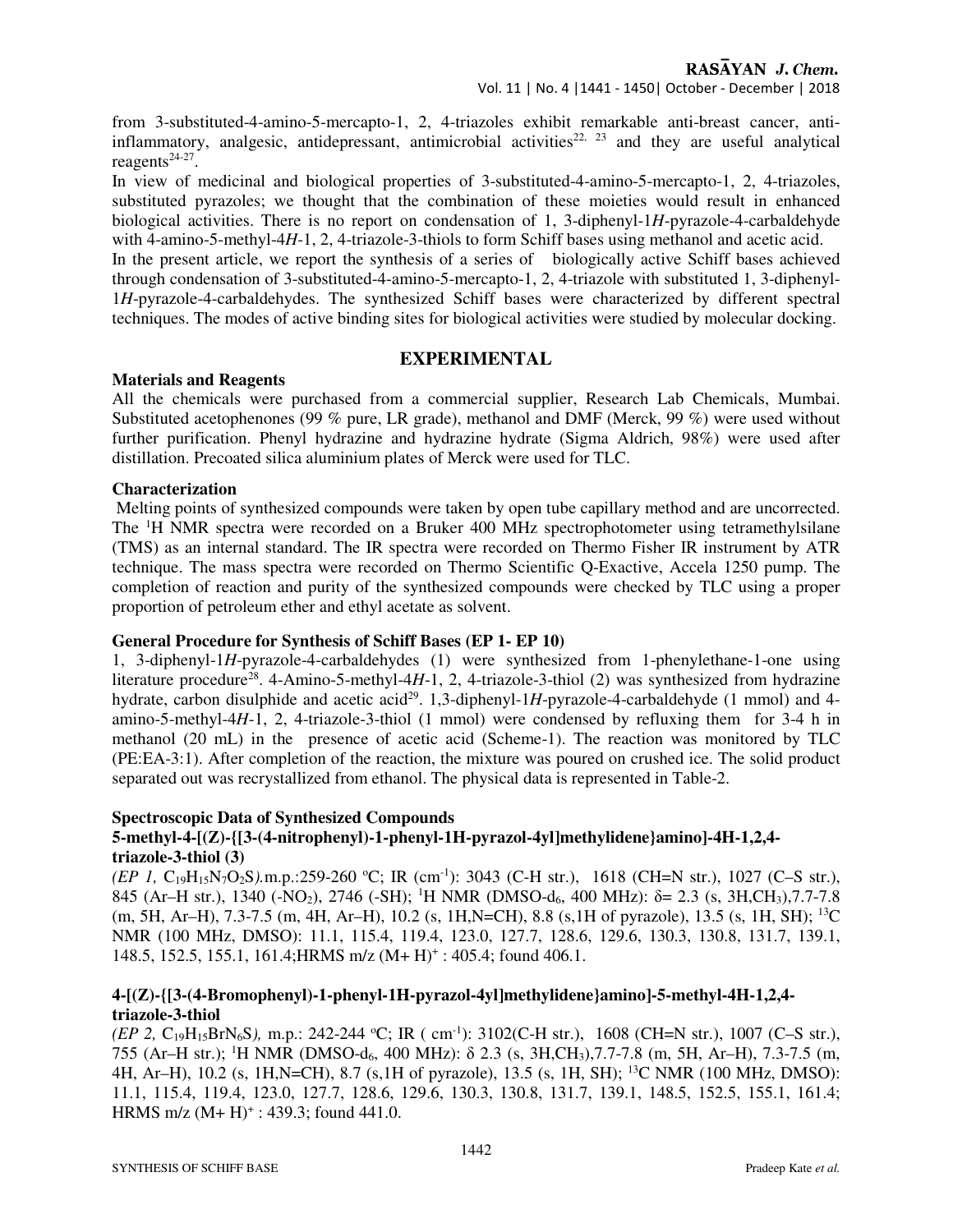## **4-{(Z)-[(1,3-Diphenyl-1H-pyrazol-4-yl)methylidene]amino}-5-methyl-4H-1,2,4-triazole-3-thiol** *(EP 3, C*<sub>19</sub>H<sub>16</sub>N<sub>6</sub>S), m.p.: 228-229 °C; IR ( cm<sup>-1</sup>):2980 (C-H str.), 1607 (CH=N str.), 1015 (C–S str.), 809 (Ar–H str.); <sup>1</sup>H NMR (DMSO-d6, 400 MHz): δ 2.3 (s, 3H,CH3),6.9-7.3 (m, 5H, Ar–H), 7.4-7.7 (m, 4H, Ar–H), 10.1 (s, 1H,N=CH), 8.5 (s,1H of pyrazole), 12.7 (s, 1H, SH); <sup>13</sup>C NMR (100 MHz, DMSO): 11.1, 115.4, 119.4, 127.5, 128.4, 128.7, 128.7, 128.9, 129.6, 131.7, 139.1, 148.5, 149.2, 153.7, 155.6, 161.5, 165.8, HRMS m/z  $(M+H)^+$ : 360.4; found 361.1.

# **4-[(Z)-{[3-(4-Methoxyphenyl)-1-phenyl-1H-pyrazol-4yl]methylidene}amino]-5-methyl-4H-1,2,4 triazole-3-thiol**

*(EP 4, C*<sub>20</sub>H<sub>18</sub>N<sub>6</sub>OS), m.p.: 216-218 °C; IR ( cm<sup>-1</sup>): 3100(C-H str), 1605 (CH=N str), 1019 (C–S str), 807  $(Ar-H str)$ ; <sup>1</sup>H NMR (DMSO-d<sub>6</sub>, 400 MHz):  $\delta$  2.3 (s, 3H,CH<sub>3</sub>), 3.8 (s, 3H,OCH<sub>3</sub>), 7.7-8.5 (m, 5H, Ar–H), 7.2-7.5 (m, 4H, Ar–H), 10.2 (s, 1H,N=CH), 8.5 (s,1H of pyrazole), 12.8 (s, 1H, SH); <sup>13</sup>C NMR (100 MHz, DMSO): 11.1, 55.3, 114.2, 115.2, 119.5, 124.0, 127.4, 127.6, 129.5, 130.0, 139.2, 148.5, 154.1, 156.3, 160.2, 161.6, HRMS m/z (M+ H)<sup>+</sup>: 390.4; found 391.1.

## **4-(4-{(Z)-[(3-Methyl-5-sulfanyl-4H-1,2,4-triazol-4-yl)imino]methyl}-1-phenyl-1H-pyrazol-3 yl)phenol**

*(EP 5, C*<sub>19</sub>H<sub>16</sub>N<sub>6</sub>OS), m.p.: 250-252 °C; IR ( cm<sup>-1</sup>): 3147 (C-H str), 1588 (CH=N str), 1056 (C–S str), 834 (Ar–H str); <sup>1</sup>H NMR (DMSO-d6, 400 MHz): δ 2.1 (s, 3H,CH3),7.3-7.4 (m, 5H, Ar–H), 7.6-7.8 (m, 4H, Ar–H), 10.1 (s, 1H,N=CH), 8.5 (s,1H of pyrazole), 8.6 (s,1H,OH), 12.7 (s, 1H, SH); <sup>13</sup>C NMR (100 MHz, DMSO): 11.1, 115.0, 115.8, 119.3, 122.62, 127.4, 127.7, 129.5, 129.9, 139.2, 148.4, 154.3, 156.3., 158.3, 161.5, HRMS m/z (M+ H)<sup>+</sup>: 376.4; found 377.1.

## **5-Methyl-4-[(Z)-{[3-(4-methylphenyl)-1-phenyl-1H-pyrazol-4-yl]methylidene}amino]-4H-1,2,4 triazole-3-thiol**

*(EP 6, C*<sub>20</sub>H<sub>18</sub>N<sub>6</sub>S), m.p.: 231-232 °C; IR ( cm<sup>-1</sup>) :2931 (C-H str.), 1607 (CH=N str.), 1051 (C–S str.), 820  $(Ar-H str.)$ ; <sup>1</sup>H NMR (DMSO-d<sub>6</sub>, 400 MHz):  $\delta$  2.3 (s, 3H,CH<sub>3</sub>), 2.4 (s, 3H,CH<sub>3</sub>), 7.2-7.4 (m, 5H, Ar–H), 7.6-7.7 (m, 4H, Ar–H), 10.1 (s, 1H,N=CH), 8.5 (s,1H of pyrazole), 13.0 (s, 1H, SH); <sup>13</sup>C NMR (100 MHz, DMSO): 10.7, 115.4, 119.4, 127.6, 128.8, 129.0, 129.7, 130.1, 130.4, 134.5, 139.1, 148.4, 149.1, 152.3, 155.2, 161.4, 165.7; HRMS m/z (M+ H)<sup>+</sup>: 374.4; found 375.1.

# **4-[(Z)-{[3-(4-Fluorophenyl)-1-phenyl-1H-pyrazol-4-yl]methylidene}amino]-5-methyl-4H-1,2,4 triazole-3-thiol**

*(EP 8, C*<sub>19</sub>H<sub>15</sub>FN<sub>6</sub>S),m.p.: 227-229 °C; IR (cm<sup>-1</sup>): 2975(C-H str.), 1604 (CH=N str), 1020 (C–S str.), 800  $(Ar-H str.)$ ; <sup>1</sup>H NMR (DMSO-d<sub>6</sub>, 400 MHz):  $\delta$  2.3 (s, 3H,CH<sub>3</sub>), 7.7-7.8 (m, 5H, Ar–H), 7.4-7.5 (m, 4H, Ar–H), 10.2 (s, 1H,N=CH), 8.7 (s, 1H of pyrazole), 13.5 (s, 1H, SH); <sup>13</sup>C NMR (100 MHz, DMSO): 11.1, 115.3, 115.5, 115.8, 119.4, 127.6, 128.1, 128.8, 129.6, 130.6, 130.7, 139.1, 148.4, 152.6, 155.4, 161.4, 164.4; HRMS m/z (M+ H)<sup>+</sup>: 378.4; found 379.1.

# **4-[(Z)-{[3-(4-Chlorophenyl)-1-phenyl-1H-pyrazol-4-yl]methylidene}amino]-5-methyl-4H-1,2,4 triazole-3-thiol**

*(EP 9, C*<sub>19</sub>H<sub>15</sub>ClN<sub>6</sub>S),m.p.: 266-268 °C; IR ( cm<sup>-1</sup>): 3102(C-H str.), 1609 (CH=N str.), 1006 (C–S str.), 819 (Ar–H str); <sup>1</sup>H NMR (DMSO-d6, 400 MHz): δ 2.3 (s, 3H,CH3),7.7-7.8 (m, 5H, Ar–H), 7.3-7.5 (m, 4H, Ar–H), 10.2 (s, 1H,N=CH), 8.7 (s,1H of pyrazole), 13.5 (s, 1H, SH); <sup>13</sup>C NMR (100 MHz, DMSO): 11.1, 119.4, 123.0, 127.7, 128.6, 129.6, 130.3, 130.8, 131.7, 139.1, 148.5, 155.1, 161.4;HRMS m/z (M+ H)<sup>+</sup> : 394.8; found 394.0.

## **5-Methyl-4-[(Z)-{[3-(3-nitrophenyl)-1-phenyl-1H-pyrazol-4-yl]methylidene}amino]-4H-1,2,4 triazole-3-thiol**

*(EP 10, C*<sub>19</sub>H<sub>15</sub>N<sub>7</sub>O<sub>2</sub>S*),m.p.:* 215-217 °C; IR ( cm<sup>-1</sup>): 3102(C-H str.), 1608 (CH=N str.), 1007 (C–S str.), 755 (Ar–H str.);<sup>1</sup>H NMR (DMSO-d6, 400 MHz): δ 2.3 (s, 3H,CH3),7.7-7.8 (m, 5H, Ar–H), 7.3-7.5 (m, 4H, Ar–H), 10.2 (s, 1H,N=CH), 8.7 (s,1H of pyrazole), 13.5 (s, 1H, SH); 13C NMR (100 MHz, DMSO):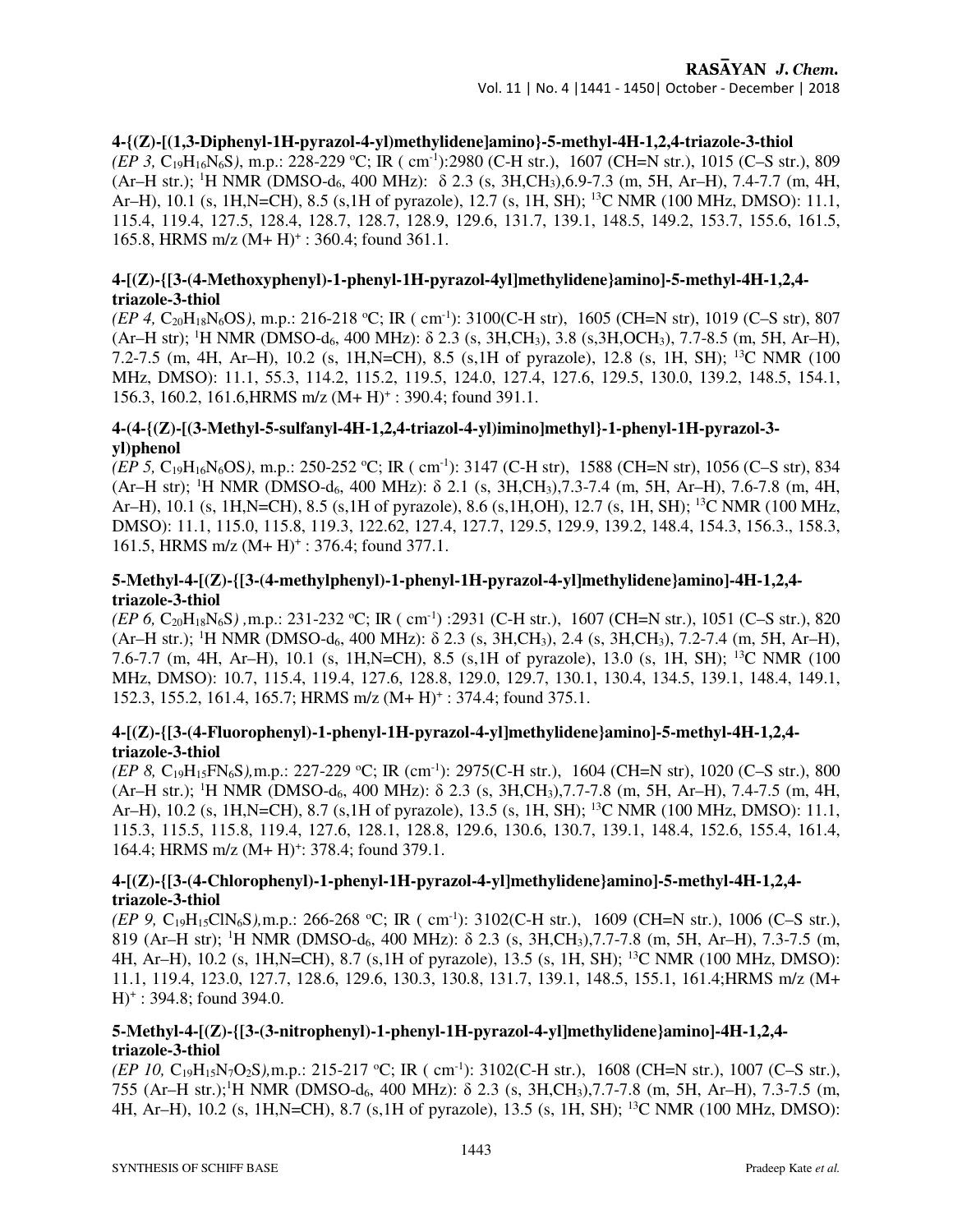11.1, 115.4, 119.4, 123.0, 127.7, 128.6, 129.6, 130.3, 130.8, 131.7, 139.1, 148.5, 152.5, 155.1, 161.4; HRMS m/z  $(M+H)^+$ : 405.4; found 406.1.

#### **RESULTS AND DISCUSSION**

#### **Chemistry**

To optimize the most appropriate parameters such as solvent, amount of catalyst, reaction temperature and reaction time we have investigated the reaction of 3-(4-nitrophenyl)-1-phenyl-1*H*-pyrazole-4 carbaldehyde (1) with 4-amino-5-methyl-4*H*-1, 2, 4-triazole-3-thiol (2) to afford the title compound 5 methyl-4-[(*Z*)-{[3-(4-nitrophenyl)-1-phenyl-1*H*-pyrazol-4-yl]methylidene}amino]-4*H*-1,2,4-triazole-3 thiol (3). The reactions were carried out under different catalytic as well as solvent conditions and the results are summarized in Table-1. After optimization of reaction conditions, various aldehydes were used in this multi-component condensation reaction. Table-1 (entries 10 and 11) shows that condensation in methanol as a solvent in the presence of acetic acid or H2SO4as catalyst led to an excellent yield of the desired product.

| Entry | Catalyst                       | Solvent                                 | Time (h) | Yield <sup>b</sup> $(\%)$ |
|-------|--------------------------------|-----------------------------------------|----------|---------------------------|
|       |                                | 99.9 % EtOH                             | $5-6$    |                           |
| 2     |                                | Toluene                                 | $2 - 3$  |                           |
| 3     | 5 mol $%$ CA                   | $H_2O$                                  | $3-4$    |                           |
| 4     | 5 mol $\%$ CA                  | $50\%$ C <sub>2</sub> H <sub>5</sub> OH | $3-4$    | $T_c$                     |
|       | $5 \text{ mol\%}$ CA           | 99.9 % EtOH                             | $5-6$    | $T_c$                     |
| 6     | H <sub>2</sub> SO <sub>4</sub> | H <sub>2</sub> O                        | $5-6$    |                           |
|       | H <sub>2</sub> SO <sub>4</sub> | 50% EtOH                                | $7 - 8$  | 45                        |
| 8     | $H_2SO_4$                      | 99.9 % EtOH                             | $4 - 5$  | $65 - 85$                 |
| 9     | <b>CH<sub>3</sub>COOH</b>      | 99.9 % EtOH                             | $4 - 5$  | 69-85                     |
| 10    | H <sub>2</sub> SO <sub>4</sub> | Methanol                                | $3-4$    | 72-86                     |
| 11    | CH <sub>3</sub> COOH           | Methanol                                | $3-4$    | 73-86                     |

Table-1: Optimization of Reaction Condition for the Synthesis of 5-methyl-4-[(*Z*)-{[3-(4-nitrophenyl)-1-phenyl-1*H*pyrazol-4yl]methylidene}amino]-4*H*-1,2,4-triazole-3-thiol.

Tc- Trace amount, CA- Citric acid

**b** Isolated yield

It was found that when the reaction is carried out in various solvents without catalyst the conversion of starting material into the product was not observed even after heating for 5-6 h (Table-1,entries 1and 2) indicating the need of a catalyst for the reaction. In presence of citric acid or sulphuric acid as a catalyst in water, the product was not obtained (Table-1, entries 3 and 6), but in the presence of citric acid as a catalyst in 50 % ethanol or 99.9 % ethanol gave trace amount of product (Table-1, entries 4 and 5). In the presence of sulphuric acid catalyst and 50% ethanol as a solvent, the reaction afforded a moderate yield of product (Table-1, entry 7). A good yield of the product was obtained when the reaction was performed in absolute ethanol in presence of sulphuric acid as a catalyst (Table-1, entry 8). Further, a good yield of product was obtained when the reaction was carried out in presence of acetic acid as a catalyst in absolute alcohol (Table-1, entry 9).

In view of green practice, we had used acetic acid as less hazardous catalyst and methanol as a solvent. Synthesized compounds were characterized by spectral techniques such as  ${}^{1}H$  NMR,  ${}^{13}C$  NMR, IR, mass spectroscopy. Yields of the products range between 70 to 85 %. Physical constants and yields are recorded in Table-2.

| S.             | Product         |         | D               | Molecular formula     | Molecular | Time in | Yield <sup>b</sup> | mp (°C) |  |  |
|----------------|-----------------|---------|-----------------|-----------------------|-----------|---------|--------------------|---------|--|--|
| No.            |                 |         |                 |                       | weight    | a min.  | $\%$               | Found   |  |  |
|                | EP <sub>1</sub> | $4-NO2$ | CH <sub>3</sub> | $C_{19}H_{15}N_7O_2S$ | 405.4     | 180     | 82.84              | 259-260 |  |  |
| $\mathcal{L}$  | EP <sub>2</sub> | 4-Br    | CH <sub>3</sub> | $C19H15 BrN6S$        | 439.3     | 180     | 77.62              | 242-244 |  |  |
|                | EP <sub>3</sub> |         | CH <sub>3</sub> | $C_{19}H_{16}N_6S$    | 360.4     | 200     | 69.44              | 228-229 |  |  |
| $\overline{4}$ | EP <sub>4</sub> | 4-OMe   | CH <sub>3</sub> | $C20H18N6OS$          | 390.4     | 220     | 76.92              | 216-218 |  |  |

Table- 2: Physical Data for Derivative of 4-amino-5-methyl-4*H*-1, 2, 4-triazole-3-thiol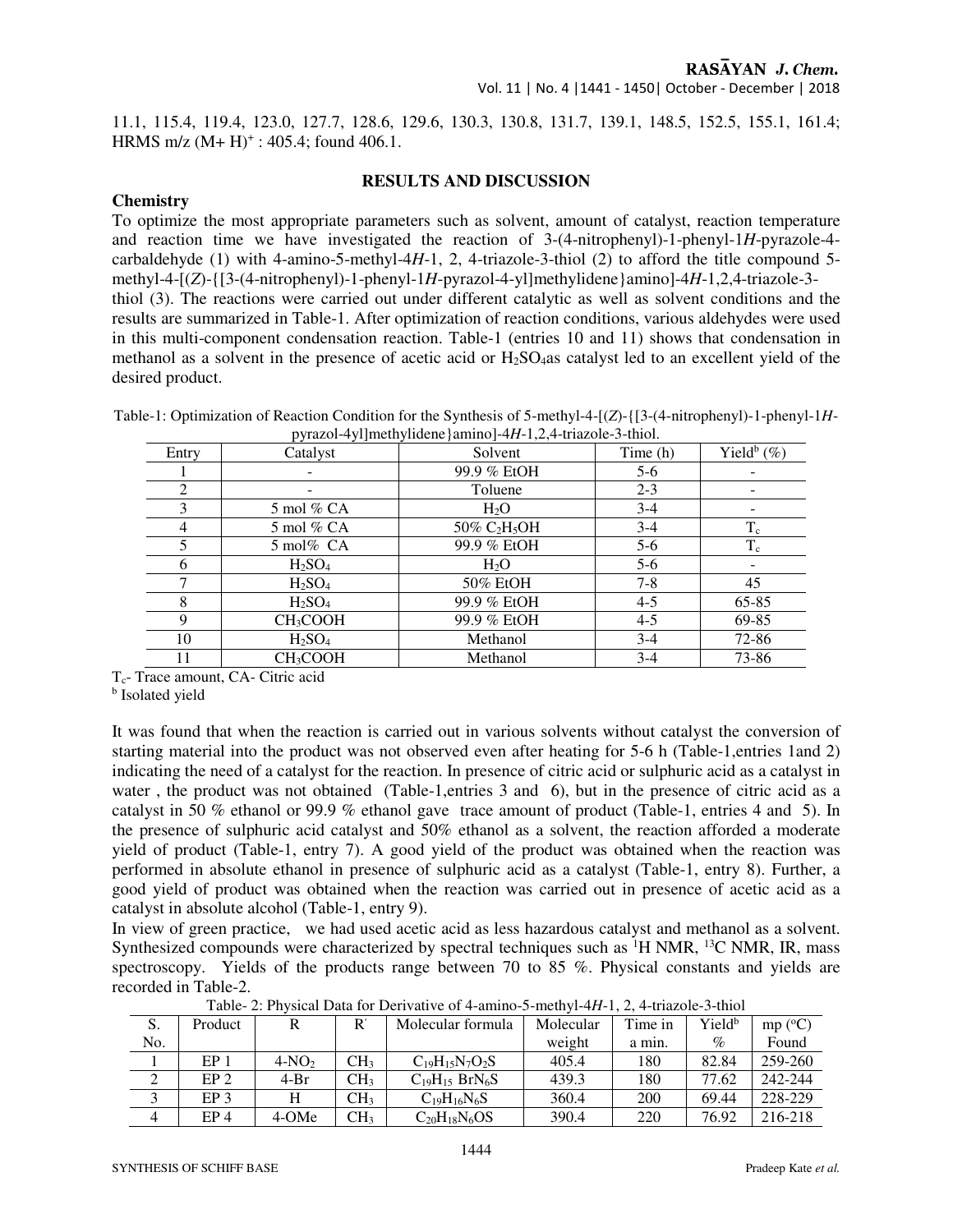|         | EP <sub>5</sub>  | 4-OH                 | CH <sub>3</sub> | $C_{19}H_{16}N_6OS$   | 376.4 | 200 | 73.17 | 250-252 |
|---------|------------------|----------------------|-----------------|-----------------------|-------|-----|-------|---------|
|         | EP 6             | $4$ -CH <sub>3</sub> | CH3             | $C_{20}H_{18}N_6S$    | 374.4 | 210 | 81.55 | 231-232 |
|         | EP 8             | $4-F$                | CH3             | $C_{19}H_{15}FN_6S$   | 378.4 | 180 | 84.65 | 227-229 |
| $\circ$ | EP <sub>9</sub>  | $4-C1$               | CH3             | $C_{19}H_{15}CIN_6S$  | 394.8 | 180 | 81.21 | 266-268 |
|         | EP <sub>10</sub> | $3-NO2$              | CH <sub>3</sub> | $C_{19}H_{15}N_7O_2S$ | 405.4 | 190 | 80.24 | 215-217 |

Vol. 11 | No. 4 |1441 - 1450| October - December | 2018

<sup>a</sup>Reaction conditions: 3-(4-nitrophenyl)-1-phenyl-1*H*-pyrazole-4-carbaldehyde (1mmol) with 4-amino-5-methyl-4*H*-1, 2, 4-triazole-3-thiol (1 mmol) in presence of acetic acid in methanol

**b** Isolated yield

#### **Pharmacology**

The antibacterial evaluation of synthesized compounds revealed that some of the screened compounds exhibited excellent inhibition at 5µg/ml concentration. The antibacterial evaluation revealed that among the screened compounds, EP 2 and EP 8 exhibit excellent activities against all the tested bacterial strains like *E.coli., Klebsiella spp., Proteus spp., Acinetobacter spp.* and *Enterobacter spp.*(Fig.-1). The remaining compounds show antibacterial activity at higher concentrations. All the results obtained are shown in Table-3. The anti-inflammatory activity of synthesized compounds is shown in Fig.-2. Compound EP 10 showed excellent activity at 1 mM and compounds EP 3, EP 6, and EP 8 showed moderate activity. Anti-oxidant activity of synthesized compounds is shown in Fig.-3, compound EP 5 exhibited excellent activity while EP 8 exhibited moderate activity at 1 mM.

#### **Antibacterial Studies**

The synthesized compounds were dissolved in DMSO, so as to ensure that the solvent had no effect on the bacterial growth or the enzymatic activity. Negative control tests were also performed using DMSO at the same concentrations. Five different bacteria *Viz. E.coli., Klebsiella spp., Proteus spp., Acinetobacter spp.* and *Enterobacter spp.*were evaluated using agar gel diffusion method. The inhibitory effect of all compounds on *in-vitro* growth of bacteria was evaluated using agar diffusion method (cup and plate method)<sup>30</sup>, by measuring the zone of inhibition on agar plates at three different concentrations 1.25 µg/ml, 2.5µg/ml and 5.0 µg/ml. DMSO was used as a solvent control. All plates were incubated at  $37\pm0.5^{\circ}$ C for 24 hours. The zones of inhibition of compounds were measured using mm scale. Streptomycin was used as reference drug and treated similarly for determination of zone of inhibition and the results are shown in Table-3. The graphical representation of the antibacterial activity of EP 2 against pathogenic bacteria is shown in Fig.-1.

| $\sigma$ means in 1,2, and $\sigma$ and $\sigma$ |                |                                |                 |                 |                 |                 |                 |                 |                 |                          |
|--------------------------------------------------|----------------|--------------------------------|-----------------|-----------------|-----------------|-----------------|-----------------|-----------------|-----------------|--------------------------|
| Name of                                          | Concentrations | EP <sub>1</sub>                | EP <sub>2</sub> | EP <sub>3</sub> | EP <sub>4</sub> | EP <sub>5</sub> | EP <sub>6</sub> | EP <sub>8</sub> | EP <sub>9</sub> | EP 10                    |
| Organism                                         | $(\mu g/ml)$   | Zone of Growth Inhibition (mm) |                 |                 |                 |                 |                 |                 |                 |                          |
|                                                  | Control        | $\overline{\phantom{a}}$       | $+$             |                 | $\pm$           |                 |                 | $+$             | $+$             | $+$                      |
| Proteus spp.                                     | 1.25           | $\ddot{}$                      | $++$            | $\pm$           | $^{++}$         | $++$            | $++$            | $++$            | $+$             | $^{++}$                  |
|                                                  | 2.5            | $^{++}$                        | $^{+++}$        | $+$             | $^{+++}$        | $^{++}$         | $^{+++}$        | $+++$           | $++$            | $^{+++}$                 |
|                                                  | 5.0            | $^{++}$                        | $++++$          | $+$             | $++++$          | $^{+++}$        | $^{++}$         | $++++$          | $^{+++}$        | $^{+++}$                 |
|                                                  | Control        | ۰                              |                 |                 | ۰               | $+$             |                 |                 | -               | $\overline{\phantom{a}}$ |
| E. coli                                          | 1.25           | $+$                            | $^{++}$         | $++$            | $^{++}$         | $+$             | $++$            | $++$            | $^{+}$          | $++$                     |
|                                                  | 2.5            | $++$                           | $^{+++}$        | $++$            | $^{+++}$        | $++$            | $^{+++}$        | $+++$           | $++$            | $^{+++}$                 |
|                                                  | 5.0            | $+++$                          | $++++$          | $++$            | $^{+++}$        | $^{+++}$        | $^{+++}$        | $++++$          | $^{+++}$        | $^{+++}$                 |
|                                                  | Control        |                                |                 |                 |                 |                 |                 |                 | $+$             | $+$                      |
| Klebsiella                                       | 1.25           |                                | $^{++}$         |                 | $^{++}$         |                 | $^{++}$         | $^{++}$         | $\pm$           | $^{++}$                  |
| spp.                                             | 2.5            | $^{++}$                        | $^{+++}$        | $^{++}$         | $^{+++}$        | $^{++}$         | $++$            | $^{+++}$        | $+$             | $^{+++}$                 |
|                                                  | 5.0            | $^{++}$                        | $^{+++}$        | $^{+++}$        | $^{+++}$        | $^{+++}$        | $^{+++}$        | $++++-$         | $^{+++}$        | $^{+++}$                 |
|                                                  | Control        | ۰                              | -               |                 | ۰               |                 |                 | $+$             | $+$             | -                        |
| Acinetobacter                                    | 1.25           | $+$                            | $^{++}$         | $\pm$           | $^{++}$         | $^{++}$         | $++$            | $^{++}$         | $+$             | $^{++}$                  |
| spp.                                             | 2.5            | $^{++}$                        | $^{+++}$        | $++$            | $^{+++}$        | $^{+++}$        | $^{+++}$        | $^{+++}$        | $++$            | $++$                     |

Table-3: Antibacterial Activity Data of Derivative of 4-{[(*Z*)-(1,3-diphenyl-1*H*-pyrazol-4-yl)methylidene] amino}- 5-methyl-4*H*-1,2,4-triazole-3-thiols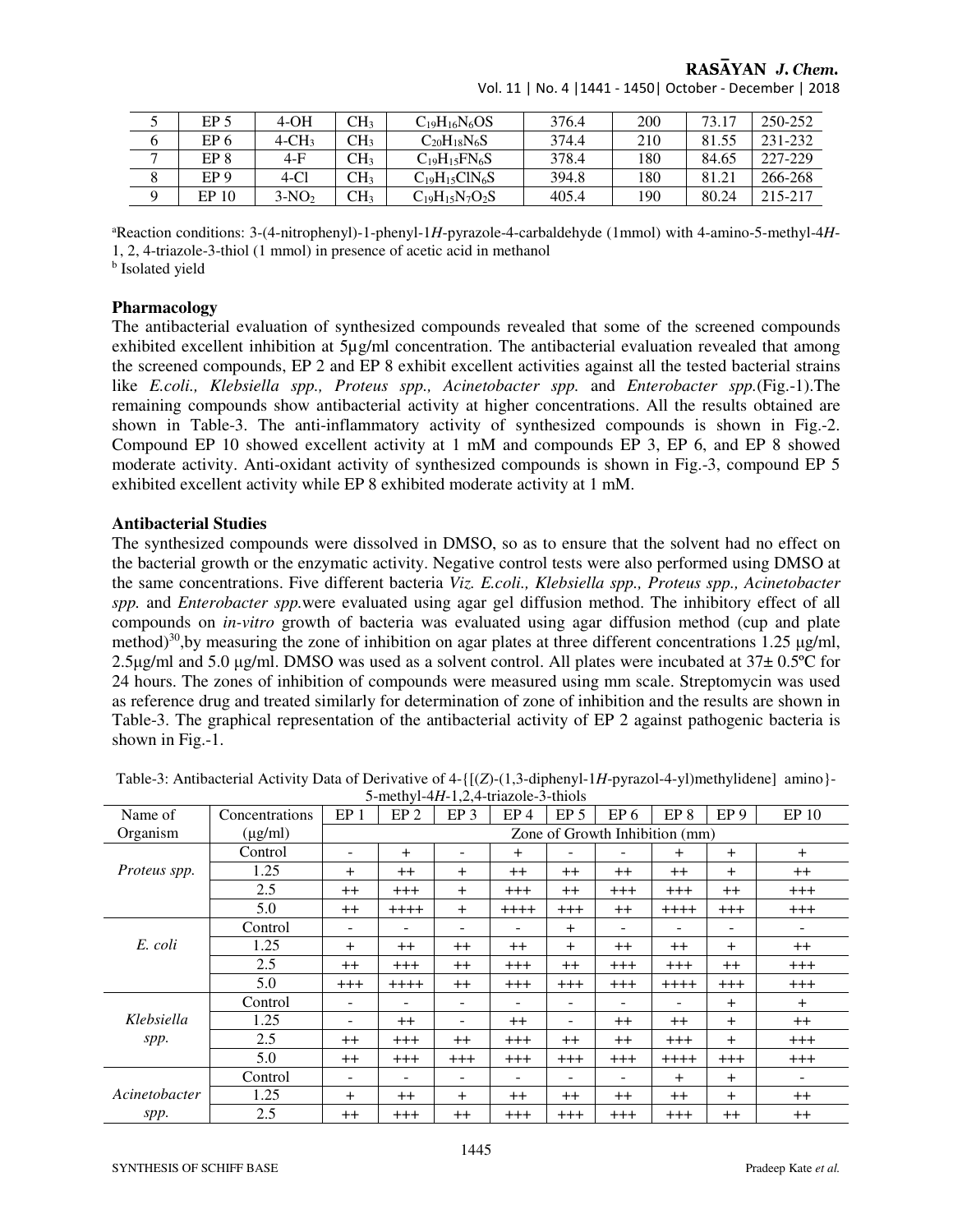

Vol. 11 | No. 4 |1441 - 1450| October - December | 2018

Fig.-1: Antibacterial Evaluation of EP 2 against Pathogenic Bacteria

PS =*Proteus spp.*, EC=*E.coli*, KS=*Klesiella spp.*, AS=*Acinetobacterspp*, ES=*Enterobacter spp.*Fig.-1 Antibacterial activity of 4-[(Z)-{[3-(4-bromophenyl)-1-phenyl-1*H*-pyrazol-4 yl]methylidene}amino]-5 methyl-4*H*-1,2,4-triazole-3-thiols

#### **In Vitro Anti-inflammatory Activity**

The anti-inflammatory activity was measured by protein denaturation method. The reaction mixture (10 mL) consisted egg albumin (of 0.4 mL, from fresh hen egg), phosphate buffered saline (5.6 mL, PBS, pH 6.4) and synthetic derivatives (4 mL, 1 mM). A similar volume of double-distilled water was used as a control. Then the mixtures were incubated at  $(37 \text{ °C} \pm 2)$  in an incubator for 15 minutes and then heated at 70 ºC for 5 minutes. After cooling, the absorbance was measured at 660 nm. Diclofenac sodium (1 mM) was used as reference drug and processed similarly for determination of absorbance. The percentage inhibition of protein denaturation was calculated by using the formula,

% Inhibition = 100 x 
$$
\frac{Vt}{Vc-1}
$$

Where,

 $V_t$  = absorbance of the test sample.  $V_c$  = absorbance of control.

## **Antioxidant Activity**

The molecule 1, 1-diphenyl-2-picrylhydrazyl (a,a-diphenyl-bipicrylhydrazyl; DPPH) is characterized as a stable free radical by virtue of the delocalization of the electron over the molecule as a whole so that the molecule does not dimerize, as would be the case with most other free radicals. The delocalization of electron also gives rise to the deep violet color, characterized by an absorption band in ethanol solution centered at about 517 nm. When a solution of DPPH is mixed with the substrate (AH), it donates a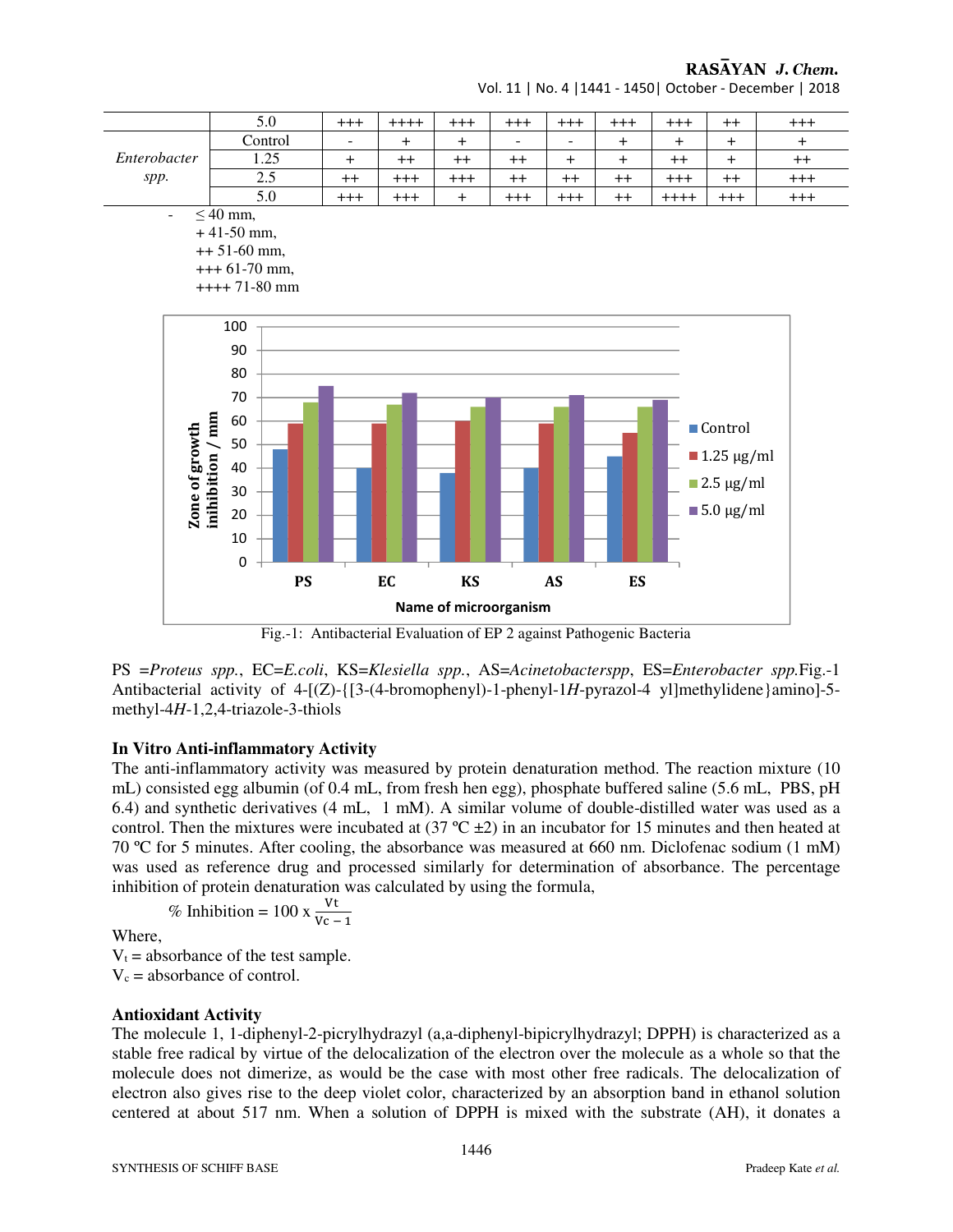Vol. 11 | No. 4 |1441 - 1450| October - December | 2018

hydrogen atom, and gives rise to the reduced form with the loss of this violet color. The ability of synthesized compounds to scavenge DPPH radical was assessed using Kumar et  $al<sup>31</sup>$  and Manzocco et  $al<sup>32</sup>$ method with modification. Briefly, 1 ml of synthesized compound (1 mM) was mixed with DPPH (3.0 mL, 0.5 mmol/L in methanol), the resultant absorbance was recorded at 517 nm after 30 minutes incubation at 37 ºC. The percentage of scavenging activity was derived using the formula,

% Inhibition = 
$$
\frac{\text{A control - A sample}}{\text{A control}}
$$
 x 100

Where,

A control - absorbance of DPPH

A sample - absorbance of the reaction mixture (DPPH with sample).



Fig.-2: Graphical representation of In-vitro Anti-Inflammatory Activity for Derivative of 4-amino-5-methyl-4*H*-1,2,4-triazole-3-thiol at (1mM)



Fig.- 3: Graphical representation of In-vitro Antioxidant Activity for Derivative of 4-Amino-5-methyl-4*H*-1,2,4 triazole-3-thiol at (1mM)

#### **Molecular Modeling**

The virtual analysis was employed to determine the mode of action for the antimicrobial potential of synthesized triazole derivatives. Docking analysis was performed on bioproducts module of V life MDS 4.3. Crystal structure of *DNA gyrase B (PDB ID5JL3)* was downloaded from free protein database www.rcsb.org*.* Protein refinement was performed on bioproducts module via removal of water molecules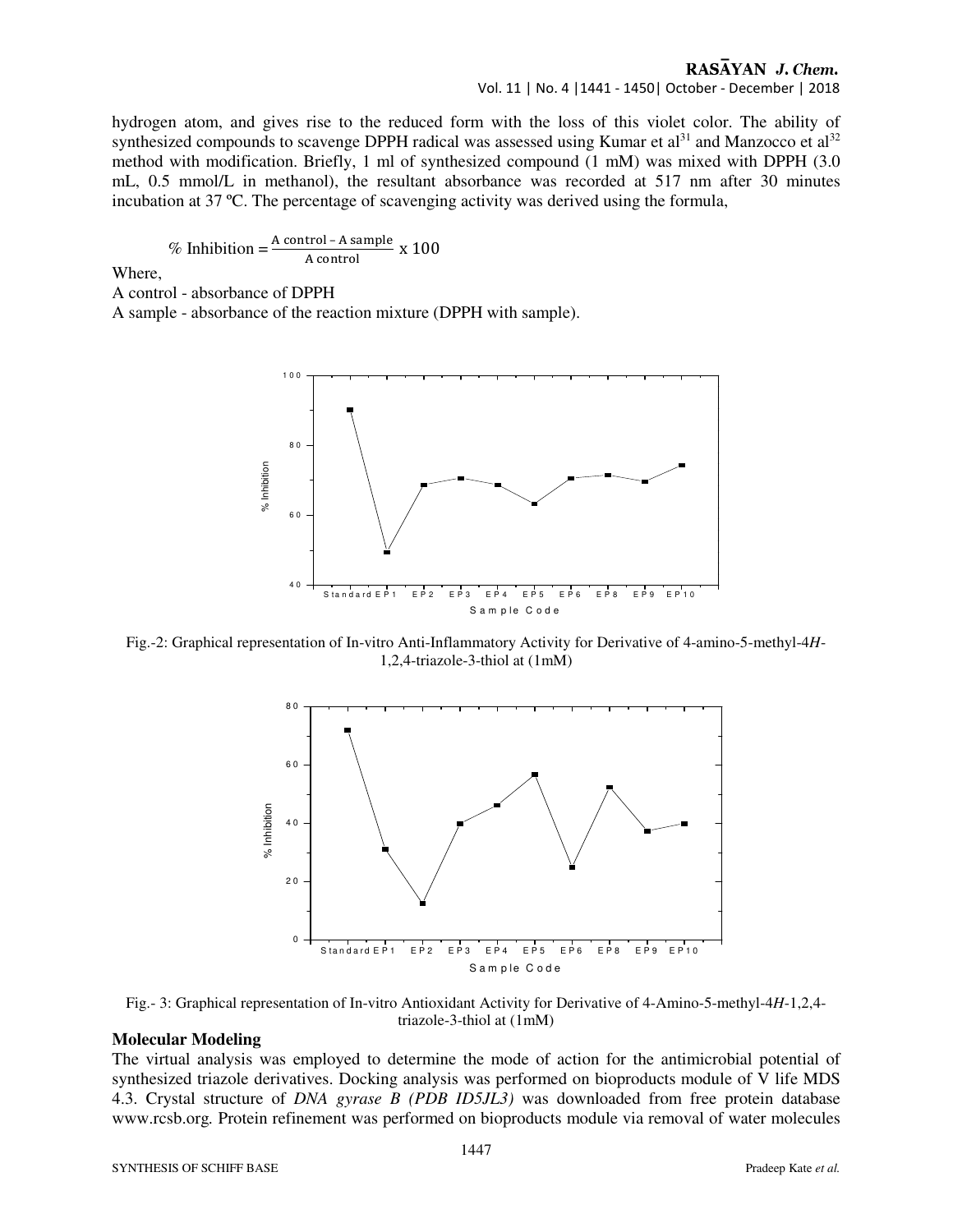Vol. 11 | No. 4 |1441 - 1450| October - December | 2018

and the addition of native hydrogen atoms. Structures of molecules understudy were drawn using 2D molecule builder and converted into the 3D structure using a 3D converter and optimized using molecular force field till gradient value of 0.001 kcal/(mol Å) is reached. Grip-based docking simulations were performed keeping protein structure rigid and ligand structure flexible. Binding modes of EP 5 and EP 10 are shown in Fig.-4 and Fig.-5



Fig.-4: Binding Mode of EP 5: (4-(4-{(Z)-[(3-methyl-5-sulfanyl-4*H*-1,2,4-triazol-4yl)imino] methyl}-1-phenyl-1*H*pyrazol-3-yl)phenol)



Fig.-5: Binding Mode of EP10: (5-methyl-4-[(*Z*)-{[3-(3-nitrophenyl)-1-phenyl-1*H*-pyrazol-4yl]methylidene}amino]-4*H*-1,2,4-triazole-3-thiol)

## **Molecular Modeling Analysis**

In order to ascertain the mode of action of synthesized triazole derivatives, molecular modeling was performed on *DNA gyrase B.* All the nine synthesized derivatives were docked in similar binding site showing the similar mode of action. Virtually most active molecule EP 10 showed the total binding energy of -58.02 kcal/mol and showed critical hydrogen bond interaction with ARG136 (1.8 Å), hydrophobic interactions with GLU50, ALA53 and vander Waal's interactions with ASN46, ALA47, GLU50, ASP73, ARG76, ILE78, PRO79, ILE94, and THR165. EP 5 showed the total binding energy of - 66.52 kcal/mol , and hydrogen bond interaction with ASP73 (2.4 Å), hydrophobic interaction with ILE94 and vander Waal's interactions with ASN46, ASP49, GLU50, ALA53, HIS55, GLY77, ILE78, PRO79,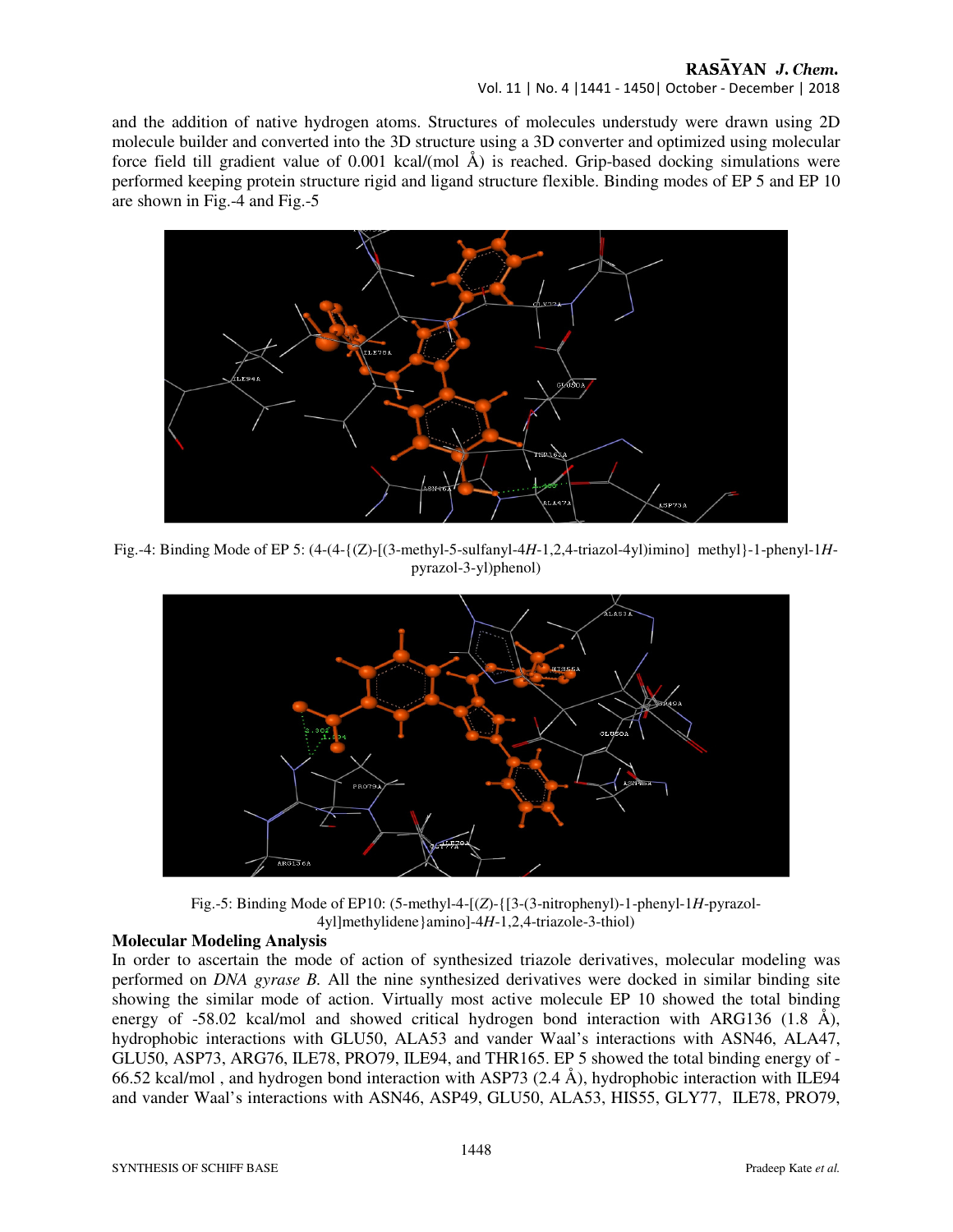ARG136, THR165. EP 9 is having a binding energy of -60.67 kcal/mol, with critical interaction with ASP73 via hydrogen bond formation and with ILE94 via hydrophobic interaction.



Scheme-1: Synthetic Pathway to Derivatives of 4-amino-5-methyl-4*H*-1, 2, 4-triazole-3-thiol

# **CONCLUSION**

A series of some 4-{[(*Z*)-(1, 3-diphenyl-1*H*-pyrazole-4-yl) methylidene]amino}-5-methyl-4*H*-1,2,4 triazole-3-thiols were synthesized and characterized by  ${}^{1}$ H NMR,  ${}^{13}$ C NMR, IR and mass spectroscopic techniques. All the synthesized compounds were evaluated for their antibacterial, anti-inflammatory and anti oxidant activities and their zones of inhibition were determined. Antimicrobial activity study suggested that compound EP 2 and EP 8 having *p*-bromo and *p*-fluoro substitution respectively exhibited maximum inhibition against all the tested microorganisms. Similarly, compounds EP 4 and EP 10 having *p*-methoxy and m-nitro substituents also showed significant activity against microorganisms *Citrobacter spp., E. coli*, *Klebsiella spp.* All remaining compounds showed restrained inhibition. Compound EP 8 (71.55%) and EP 10 (74.31 %) exhibit excellent anti-inflammatory activity while compound EP 5 (56.87 %) and EP 8 (52.50 %) exhibit good antioxidant activity.1, 2, 4-triazole nucleus is one of the energetic components present in all molecules contributing to the net biological activity of the synthesized compounds.

#### **ACKNOWLEDGMENT**

One of the authors (P R Kate) is thankful to CSIR-UGC New Delhi for financial support through UGC-JRF fellowship. [File No. F. 11-2/2013(SA-II)]. Author(s) are also thankful to Principal, Karmaveer Bhaurao Patil Mahavidyalaya, Pandharpur and Principal, Shri Shivaji Mahavidyalaya, Barshi for providing necessary facilities.

#### **REFERENCES**

- 1. B. Kalluraya, B.Lingappa and N.S. Rai, *Phosphorus, Sulfur and Silicon*, **182**, 1393(2007), **DOI:**10.1080/10426500601161049.
- 2. V. Padmavathi, P. Thriveni, S. G. Reddy and D. Deepti, *Eur. J. Med. Chem.*, **43**, 917(2008), **DOI:**10.1016/j.ejmech.2007.06.011.
- 3. M. Amir, H. Kumar and S. A. Javed, *Eur. J. Med. Chem.*, **43**, 2056(2008), **DOI:**10.1016/j.ejmech.2007.09.025.
- 4. K. Sztanke, T. Tuzimski, J. Rzymowska, K. Pasternak and M. Kandefer-Szersze, *Eur. J. Med. Chem.*, **43**, 404 (2008), **DOI:**10.1016/j.ejmech.2007.03.033.
- 5. C. Kus, G. A. Kılcıgil, S. O¨zbey, F. B. Kaynak, M. Kaya, T. Coban and B. C. Eke, *Bioorg. Med. Chem.*, **16**, 4294 (2008), **DOI:**10.1016/j.bmc.2008.02.077.